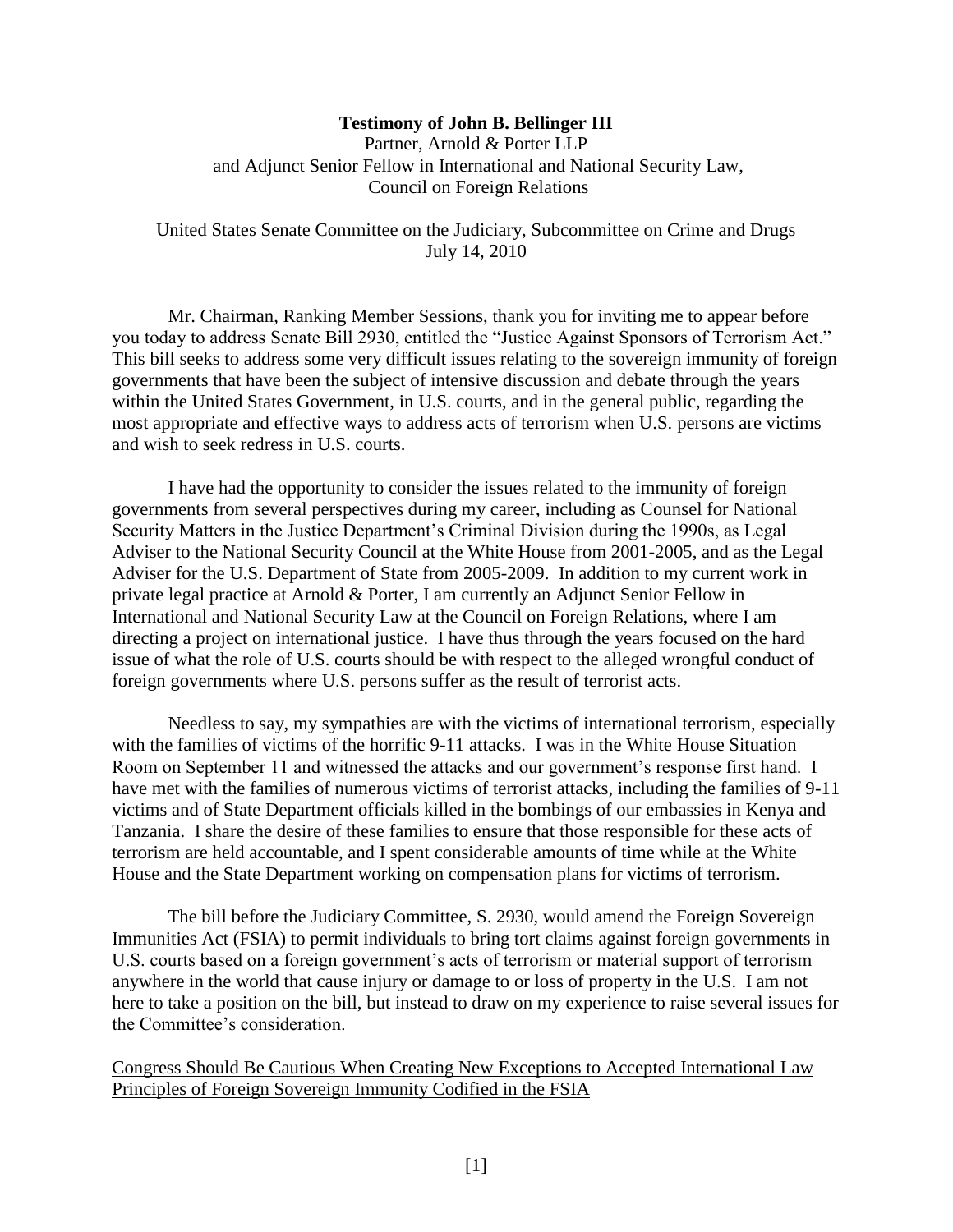Sovereign immunity is a centuries-old doctrine of customary international law that affords sovereign states immunity from being sued in the courts of other states. This longrecognized principle developed by common consent among nations because generally granting immunity is in each nation's interest.<sup>1</sup> The Supreme Court has long recognized that sovereign immunity is an important international legal principle that should be recognized by U.S. courts.<sup>2</sup>

The FSIA, as currently enacted, is the result of decades of difficult debate on the circumstances in which U.S. courts should be available to private litigants to seek redress from foreign governments. It provides the sole basis for obtaining jurisdiction over a foreign state in a civil case brought in a U.S. court. In this respect, immunity for sovereign nations against suits in U.S. courts has a long history and is based on the principle that conflicts with foreign nations are generally more effectively addressed through diplomatic efforts and other means rather than through U.S. domestic judicial proceedings.<sup>3</sup> When Congress enacted the FSIA in 1976, it recognized the importance of these historic principles of international law. The Senate Judiciary Committee noted during its consideration of the relevant bill that it was intended to codify principles of international law.<sup>4</sup> President Gerald Ford stated in his signing statement for FSIA that "This legislation, proposed by my Administration, continues the long-standing commitment of the United States to seek a stable international order under law."<sup>5</sup> The Supreme Court has also recognized that the FSIA represents the "codification of international law at the time of the FSIA's enactment," and certain "pre-existing" exceptions to sovereign immunity "recognized by international practice."<sup>6</sup>

While the FSIA has been amended several times since 1976, in each case, amendments have been developed with caution, in light of the serious consequences of opening U.S. courts to additional litigation against foreign governments.

The public debate about expansions of U.S. jurisdiction has included concerns about the consistency of amendments with international law; the consequences for the United States in terms of reciprocal treatment in foreign courts and the increase in litigation relating to U.S. Government conduct overseas; and the unintended consequences of possible FSIA amendments for litigation here against U.S. allies for conduct that our Executive and Legislative Branches

<sup>1</sup> *Republic of Philippines v. Pimentel*, 553 U.S. 851, 128 S. Ct. 2180, 2190 (2008); *see also Schooner Exch. v. McFaddon*, 11 U.S. 116, 135-36 (1812); *Republic of Austria v. Altmann*, 541 U.S. 677, 688 (2004).

<sup>2</sup> *Permanent Mission of India to the United Nations v. City of New York*, 551 U.S. 193, 197 (2007); *see also Schooner Exch.*, 11 U.S. at 136-36.

<sup>&</sup>lt;sup>3</sup> *Pimentel*, 128 S. Ct. at 2189-2190 ("The doctrine of foreign sovereign immunity has been recognized since early in the history of our Nation. It is premised upon the perfect equality and absolute independence of sovereigns, and the common interest impelling them to mutual intercourse.") (internal quotation omitted).

<sup>&</sup>lt;sup>4</sup> S. REP. No. 94-1310, at 9 (1976).

<sup>&</sup>lt;sup>5</sup> Presidential Statement on Signing the Foreign Sovereign Immunities Act of 1976, 12 WEEKLY COMP. PRES. DOC. 1554 (Oct. 22, 1976).

<sup>6</sup> *Permanent Mission of India*, 551 U.S. at 199-200.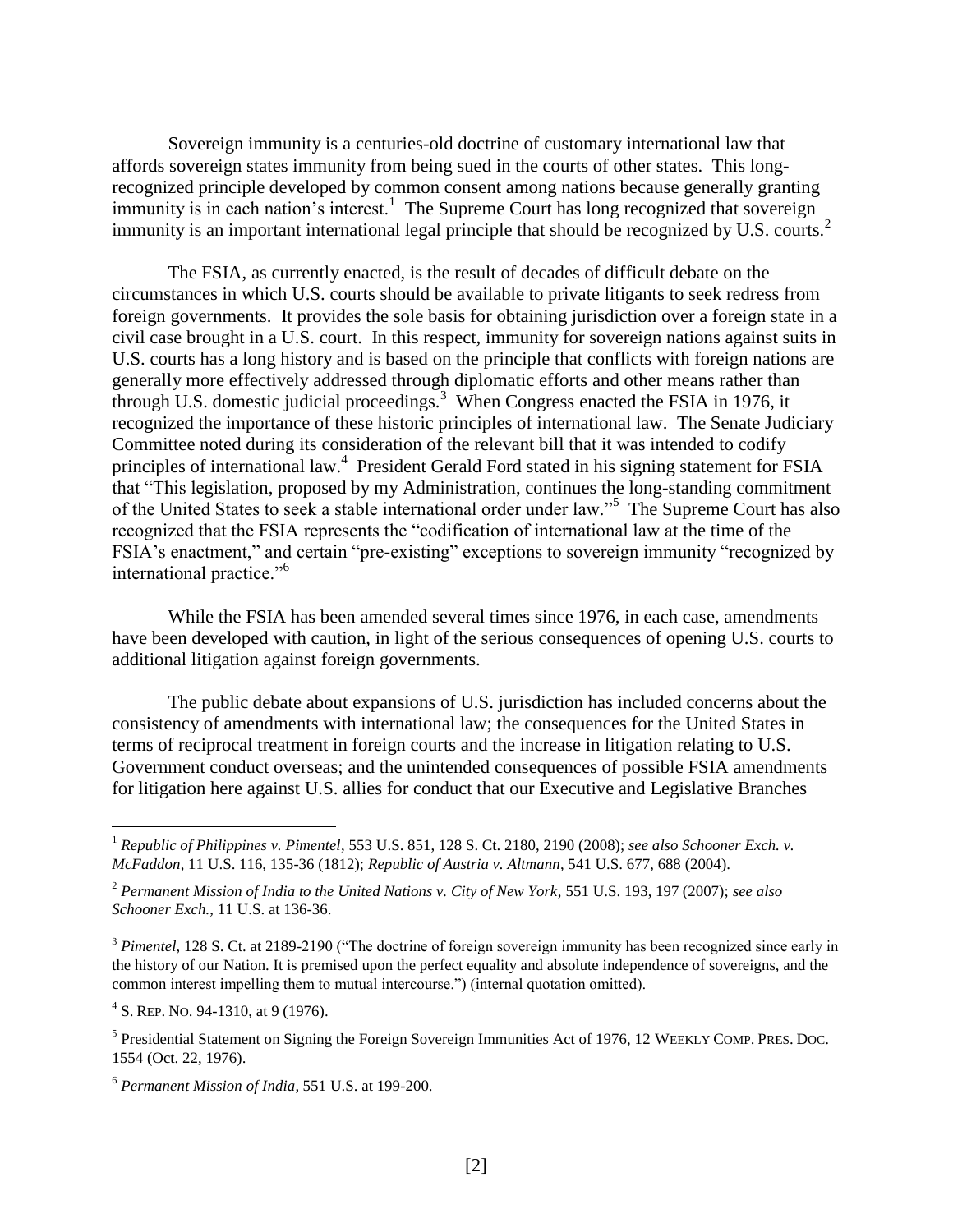would not view as problematic or would view as inappropriate for judicial review because of the friction that could be created in U.S. foreign relations as the result of U.S. courts engaging in matters that are most appropriately handled by other branches of the U.S. Government.

Thus, when an exception was written into the FSIA in 1996 to permit additional litigation for acts of terrorism, the amendment was written narrowly so as to limit the potential additional litigation to those countries that had been determined by the President to have repeatedly provided support for acts of international terrorism.<sup>7</sup> This solution balanced the desire to add a remedy in U.S. courts for victims of terrorism with the legal and diplomatic concerns raised by the Executive Branch relating to additional litigation in U.S. courts against foreign governments.

I would note, however, that even this targeted amendment of the FSIA to permit litigation against U.S.-designated state sponsors of terrorism is not consistent with generally accepted principles of international law regarding sovereign immunity, which provides no such exception. Moreover, the U.S. Government's decision to enact its own exception to these principles based on an internal U.S. Government judgment of which governments "sponsor terrorism" has resulted in other governments" labeling the United States a terrorist government and has made our government agencies and employees potential targets for litigation in foreign courts. The same kinds of reciprocity concerns should apply to the Senate's consideration of S. 2930.

In this respect, I must emphasize that I am not advocating that the U.S. Congress should repeal the FSIA"s current exception to immunity for state sponsors of terrorism. Rather, I am highlighting that a decision to derogate further from the customary international law of sovereign immunity would weaken substantially our arguments against other governments taking analogous action against the United States.

Beyond that, however, I would urge the Committee to consider whether there are any unintended consequences to the legislation. For example, courts had previously interpreted FSIA"s tort exception to require that the tortious act or omission be committed within the United States.<sup>8</sup> By expanding this narrowly crafted exception to apply to tortious acts wherever they occur so long as there is injury or damage to or loss of property in the U.S., the bill could potentially have two distinct consequences.

First, although the provision expanding the tort exception to include certain terrorist acts outside the United States was drafted with specific countries in mind, it could potentially be used to bring suits against other nations, including even close U.S. allies like Israel, if their actions outside the U.S. result in personal injury or loss of property in the U.S. For instance, it is conceivable that this bill could remove Afghanistan"s immunity from suit for a military action in Afghanistan, or Israel's immunity from suit for a security action in Gaza, that results in personal

<sup>&</sup>lt;sup>7</sup> 28 U.S.C. §1605A (2008) (amending and recodifying original enactment at 28 U.S.C. § 1605(a)(7) (1996)).

<sup>8</sup> *Argentine Republic v. Amerada Hess Shipping Corp.*, 488 U.S. 428, 441 (1989) (rejecting the argument that domestic effects of a foreign state's tortious conduct abroad satisfy the exception because, in contrast to the FSIA's commercial activity exception, the tort exception "makes no mention of "territory outside the United States" or of "direct effects" in the United States."); *see also Asociacion de Reclamantes v. United Mexican States*, 735 F.2d 1517, 1525 (D.C. Cir. 1984) ("the entire tort" committed by the foreign state must "have occurred here").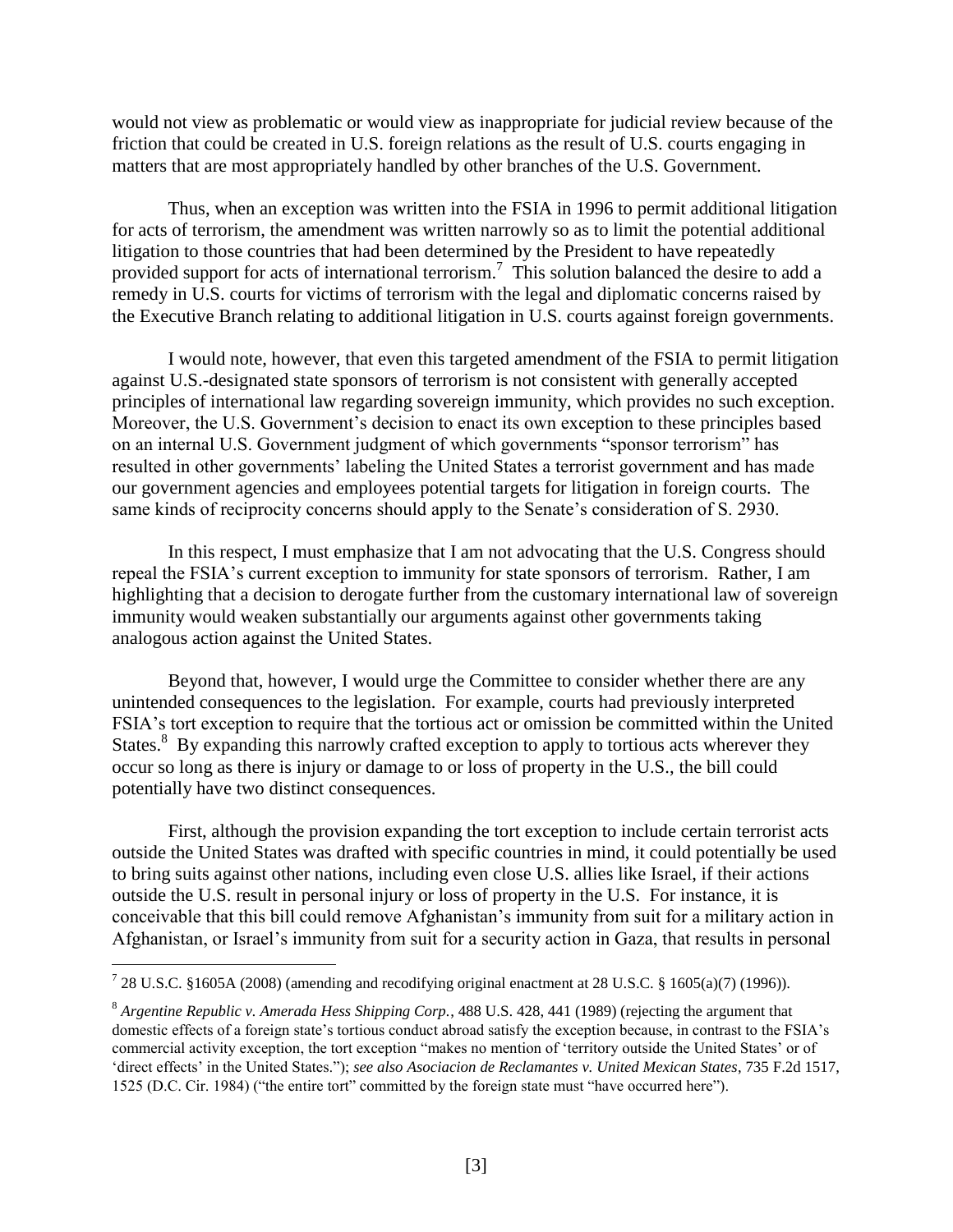injury or loss of property by an Afghan or Palestinian family member in the U.S. Lawsuits have already been brought against Israeli officials in U.S. courts for alleged extrajudicial killings in Gaza, and this bill could potentially remove the immunity of the state of Israel itself.<sup>9</sup>

Second, this extraterritorial reach could be expansively interpreted as extending to classic torts such as negligence leading to injury, instead of being limited to terrorism. The phrase "including without limit any tort claim"<sup>10</sup> could generate a flood of litigation in U.S. courts for traditional torts committed abroad by any country in the world or their officials if the torts in question cause injury or damage to or loss of property in the U.S. It is therefore imperative that Congress act cautiously in considering amendments to the FSIA.

## Additional Considerations Regarding Reciprocity

Apart from these general considerations, I believe that Congress should be particularly cautious at this time when considering amendments to the Foreign Sovereign Immunities Act. The U.S. is engaged internationally in two wars and countless efforts to protect our country from terrorist attacks. U.S. agencies are engaged in necessary acts of lethal force in distant parts of the world. Congress should carefully consider the risk that removing the protections foreign governments enjoy in our courts could invite lawsuits in other countries against the U.S. or its officials for alleged extrajudicial killings or acts of terrorism if the U.S. is seen as departing from the sovereign immunity principles recognized in customary international law.

This concern is not theoretical. Iran and Cuba have already passed legislation removing U.S. sovereign immunity in their courts in response to U.S. legislation that allowed large judgments against them in U.S. courts. The U.S. has been sued in both countries and faces billions of dollars in default judgments as a result.<sup>11</sup> And over the last decade, numerous legal actions have been brought against U.S. officials in Europe arising out of official actions they have taken to fight terrorism.

Moreover, the ability of the United States to enter into multilateral agreements that would enshrine the very principles of international law that we ourselves have championed for years will be even more limited if Congress carves out new exceptions to the FSIA. For example, at U.S. urging, members of the United Nations agreed upon the text of a UN Convention on Jurisdictional Immunities of States and Their Property in 2004.<sup>12</sup> The Convention provides a comprehensive approach to sovereign immunity and embraces the so-called restrictive theory of immunity on which our FSIA, as originally enacted, is based. Despite a quarter of a century of

<sup>9</sup> *See Matar v. Dichter*, 563 F.3d 9 (2d Cir. 2009) (class action under the Alien Torts Statute and Torture Victim Protection Act against Avraham Dichter, the former head of the Israeli General Security Service, for the 2002 Israeli bombing of an apartment complex in Gaza City. The Second Circuit held that former foreign government officials enjoy immunity for their official acts under common law.).

<sup>&</sup>lt;sup>10</sup> Justice Against Sponsors of Terrorism Act, S. 2930, 111th Cong. § 3(a)(1)(B) (2010).

<sup>11</sup> JENNIFER K. ELSEA, CONGRESSIONAL RESEARCH SERVICE, SUITS AGAINST TERRORIST STATES BY VICTIMS OF TERRORISM 67-68 (2008).

<sup>12</sup> UN Convention on Jurisdictional Immunities of States and Their Property, *adopted* Dec. 2, 2004, 44 I.L.M. 803.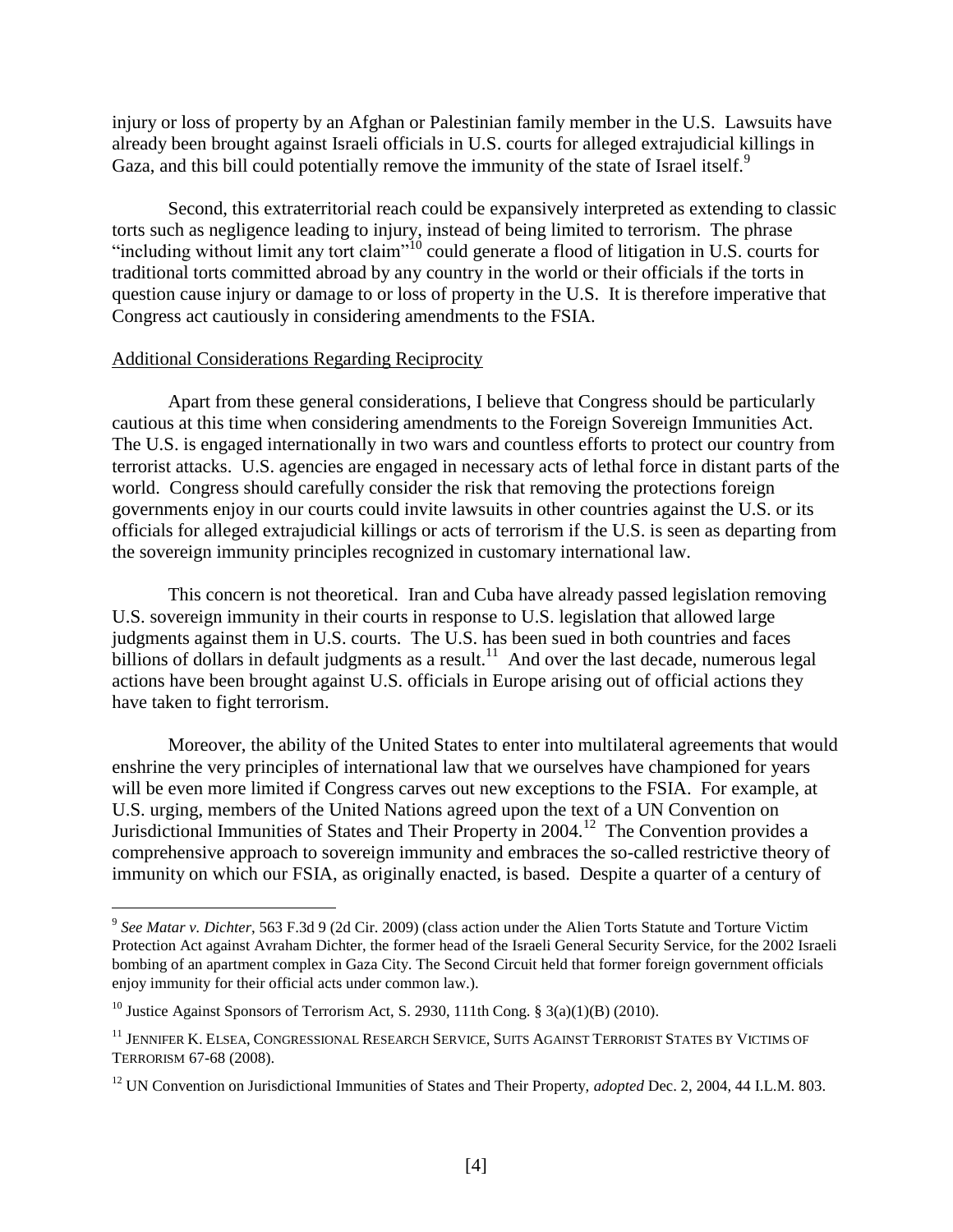intense international negotiation during which the U.S. advocated for the treaty, we are now unable to become a party because of FSIA"s terrorism exception. Thus, our existing exceptions to sovereign immunity in U.S. courts have prevented the U.S. from joining an international convention that we advocated for years and that is generally in U.S. interests. Further amendments should therefore be approached with caution.

Other provisions in the bill may raise similar reciprocity concerns, such as the elimination of the provision related to foreign states and their officers or employees in 18 U.S.C. § 2337.

## Considerations Relating to the Conduct of Foreign Policy

Congress should also consider the foreign policy friction that could be caused by exposing foreign sovereigns, beyond the designated state sponsors of terrorism, to new avenues of liability − and potentially massive judgments − in U.S. courts. Broadening the exceptions to the FSIA would open the door to unprecedented civil lawsuits against countries with which our leaders are conducting sensitive diplomatic business. I would note, in this regard, that President Bush was forced to veto the National Defense Authorization Act for FY08 after Congress included an amendment to the FSIA that allowed Iraq to be sued for terrorists acts under the Saddam Hussein regime, which complicated the political and financial reconstruction of Iraq.

If immunity is lifted and litigation against foreign governments is allowed to proceed in U.S. courts, it could lead the Executive Branch to believe it needs to intervene in a series of new cases that are adverse to fundamental U.S. policy interests. Increased Executive Branch intervention would undermine the entire regime created by the FSIA to develop neutral principles of immunity that could be applied in all situations.<sup>13</sup>

## Final Considerations Relating to Other Potential Remedies

 $\overline{a}$ 

Protecting a foreign government from lawsuits because of its sovereign immunity can be difficult to accept in horrific acts of terrorism. That said, where creating a new remedy can cause other problems such as those I have just described, I believe a careful discussion of the consequences of this legislation, including unintended consequences, is needed. This discussion should examine the advantages and disadvantages of the additional litigation, and what other options might be available.

In this respect, claims brought by individual plaintiffs are not the only means to deter foreign governments from supporting terrorism. The U.S. can and does use strong tools such as sanctions, trade embargos, diplomacy, or even military action to achieve its objective of protecting the American people and deterring or punishing foreign sovereigns who support terrorist groups.

<sup>&</sup>lt;sup>13</sup> H.R. Rep. No. 94-1487, at 7 (1976), *reprinted in* 1976 U.S.C.C.A.N. 6604 (a "principal purpose" of the FSIA is "assuring litigants that these often crucial [immunity] decisions are made on purely legal grounds and under procedures that insure due process"); *see Samantar v. Yousef*, 130 S. Ct. 2278, 2285 (2010) ("Congress responded to the inconsistent application of sovereign immunity by enacting the FSIA in 1976.").